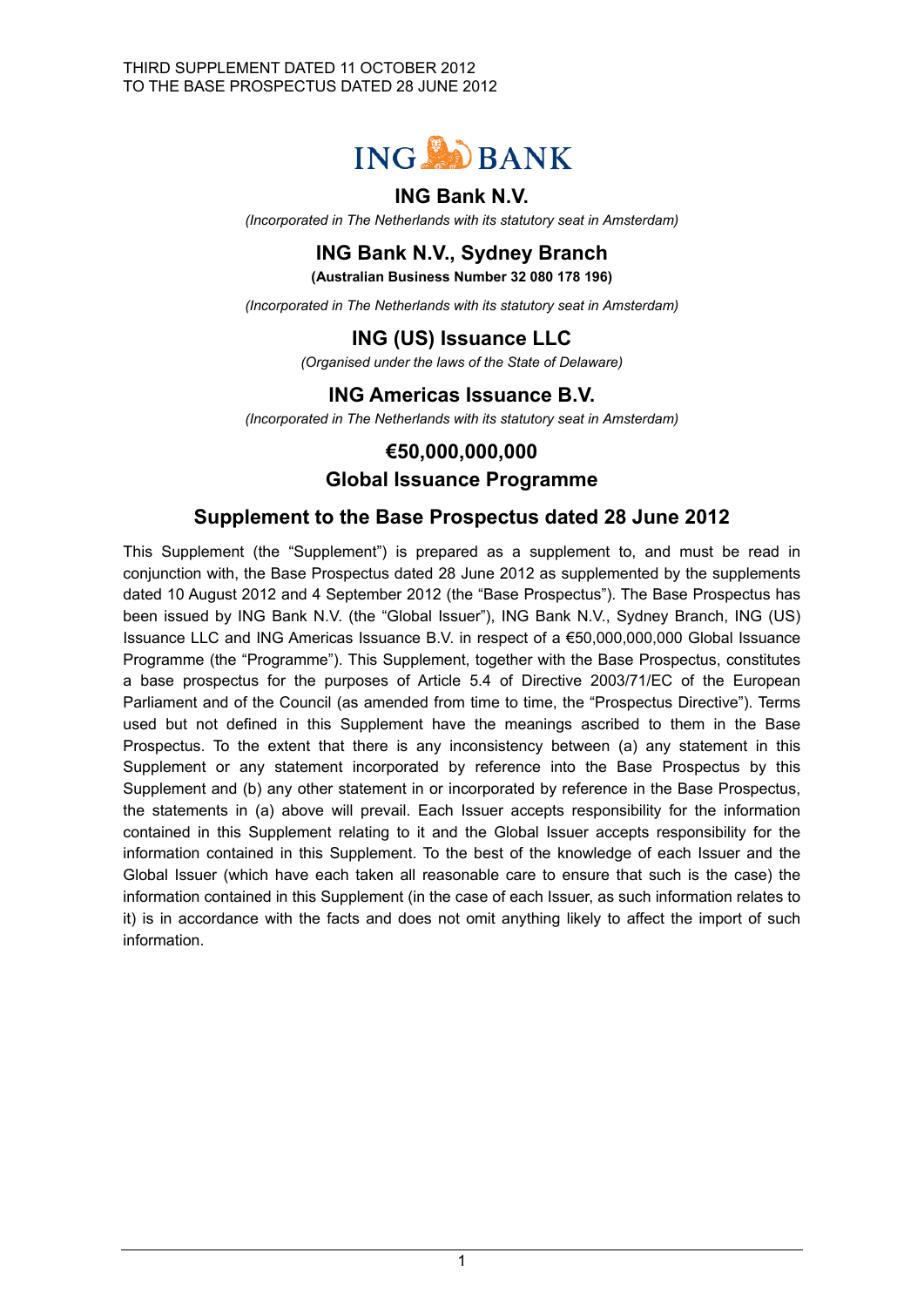### **INTRODUCTION**

No person has been authorised to give any information or to make any representation not contained in or not consistent with the Base Prospectus and this Supplement, or any other information supplied in connection with the Programme and, if given or made, such information or representation must not be relied upon as having been authorised by any Issuer, the Arranger or any Dealer appointed by any Issuer.

Neither the delivery of this Supplement nor the Base Prospectus shall in any circumstances imply that the information contained in the Base Prospectus and herein concerning any of the Issuers is correct at any time subsequent to 4 September 2012 (in the case of the Base Prospectus) or the date hereof (in the case of this Supplement) or that any other information supplied in connection with the Programme is correct as of any time subsequent to the date indicated in the document containing the same.

So long as the Base Prospectus and this Supplement are valid as described in Article 9 of the Prospectus Directive, copies of this Supplement and the Base Prospectus, together with the other documents listed in the "General Information" section of Chapter 1 of the Base Prospectus and the information incorporated by reference in the Base Prospectus by this Supplement, will be available free of charge from the Global Issuer and the specified office of the Paying Agents and, if applicable for Austrian investors from ING Bank N.V., Rennweg 33B/Top 101, A-1030 Vienna, Austria. Written or oral requests for such documents should be directed to the Global Issuer at Foppingadreef 7, 1102 BD Amsterdam, The Netherlands (Tel.: +31 (0)20 501 3477). In addition, this Supplement, the Base Prospectus and the documents which are incorporated by reference in the Base Prospectus by this Supplement will be made available on the following website: www.ingmarkets.com.

Other than in Austria, Belgium, Denmark, Finland, France, Germany, Italy, Luxembourg, The Netherlands, Norway, Romania, Spain and Sweden, the Issuers, the Arranger and any Dealer do not represent that the Base Prospectus and this Supplement may be lawfully distributed in compliance with any applicable registration or other requirements in any jurisdiction, or pursuant to an exemption available thereunder, or assume any responsibility for facilitating any such distribution or offering.

The distribution of the Base Prospectus and this Supplement may be restricted by law in certain jurisdictions. Persons into whose possession the Base Prospectus and this Supplement come must inform themselves about, and observe, any such restrictions (see "Chapter 1 – Subscription and Sale" in the Base Prospectus).

In relation to any non-exempt offers currently being made under the Base Prospectus investors have the right, in accordance with Article 16 of the Prospectus Directive, to withdraw their acceptances within two working days commencing from the date of publication of this Supplement or such longer period as is required under applicable law.

### **RECENT DEVELOPMENTS AND INFORMATION INCORPORATED BY REFERENCE**

On 11 October 2012, ING Bank N.V. published a supplement to its Registration Document (the "ING Bank N.V. Registration Document Supplement"), ING Bank N.V., Sydney Branch published a supplement to its Registration Document (the "ING Sydney Branch Registration Document Supplement") and ING Americas Issuance B.V. published a supplement to its Registration Document (the "Americas Issuer Registration Document Supplement"). Copies of the ING Bank